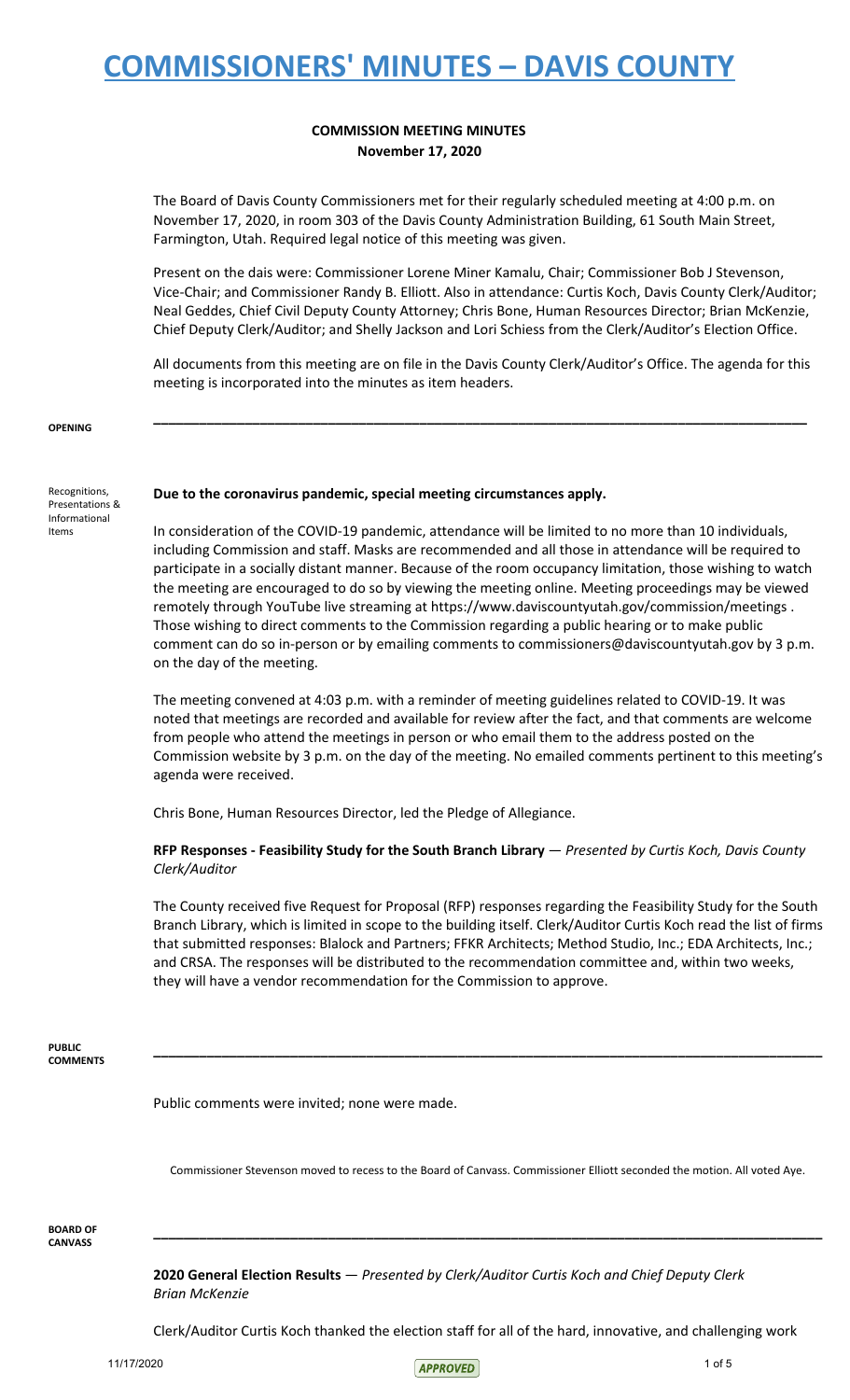they did during this year, adding that extraordinary times call for extraordinary solutions. He specifically thanked Brian McKenzie, Lori Schiess, and Shelly Jackson, but also recognized that there were many people behind the scenes who worked diligently through a variety of challenges this year. He said they make the Clerk's Office and Davis County proud of the work and professionalism that was exhibited, and continues to be exhibited, in our Election Office. He then turned time over to Brian McKenzie to present the Canvass Report.

Chief Deputy Clerk Brian McKenzie said the Clerk/Auditor's Office rolled out a campaign at the beginning of the year called "Ready for 2020." Little did they know that 2020 would bring earthquakes, civil unrest, east winds, supply shortages, and everything that came with the pandemic. The "Ready for 2020" campaign was a message to Davis County voters about things they needed to do. It was also a message to our voters that Elections officials were committed to being ready to provide an efficient, secure, and transparent election throughout the year 2020, which they did with three major elections in Davis County. Part of the goal set in the Clerk's Office for this year was to reach an 85 percent registration rate, meaning that 85 percent of the County's age-eligible population would be actively registered to vote. To reach that goal, they would have to reach 202,991 registrations. They did not quite get there but were close with 192,849 active registered voters, which is just under 81 percent of the total eligible population in Davis County. From November of 2019 there was an increase of nearly 30,000 active registered voters in Davis County. The team in the Clerk's Office also did well over 100,000 voter registration updates and changes in party affiliations. It was done by a remarkable staff. The Clerk's Office also conducted its first ever drive-through voting in the Primary election, which was a great success. They did it again for the November election, even though there were many people who expressed concerns, but it was done securely and safely and in a way that everybody was able to be involved if they chose to be. The County also installed 24-7 ballot drop boxes this year, and the November election was the first time more people returned their ballots in drop boxes than by mail. The amount of money saved from postage nearly paid for the drop boxes.

The overall turnout of 90.51 percent for this November General Election is the highest voter turnout in the history of Davis County. It's exciting to see how many people were engaged in the process, how many people were involved, and how many people recognized the wonderful blessing that we have in this Country to vote and participate and make our voices be heard as it relates to our government. Appreciation was expressed for the help of the Clerk's staff, the Record's staff with Rebecca Abbott and her team, and the temporary election workers recruited, trained and managed by Lori. The Elections team also tapped into resources with the Clerk/Auditor's Finance, Audit, and Tax Administration teams. Thanks was given for the help of the Sheriff's department in making the polling location successful, for the Facilities department's help with installing drop boxes, the Information Systems department's help with the website and more.

The Chief Deputy Clerk then presented the report of the Canvass. With permission from Commissioners, rather than verbally reading the results of each race he provided each Commissioner with a copy of the Summary Results Report to review and submitted the paper copy as the record copy. *See Attachments A1-A17.*

An Audit Summary Report of the County's post-election audit was also submitted. There are a number of safeguards for elections conducted by the County, including a pre-election test of all equipment to make sure it's working properly and an audit after the election. It was noted that there was one small discrepancy identified by the audit, caused by a fold in a ballot, which did not have an impact on the election results.

A Summary of Ballots Not Counted was also submitted with the report. The total number of ballots not counted is 1,424, which includes 170 Provisional Ballots. Provisional ballots are ballots that some voters have to cast at the polling location because there is a question with their voter registration. Reasons for not counting these ballots are shown on the summary. For the majority of By-mail Ballots, the issues were no signature or the signature did not match or that the voter did not provide proof of identity. Voters were notified if their ballot was rejected, and they were given approximately two weeks to resolve the issue. These are the remaining ballots that voters did not resolve. This 1,424 is only 0.72 percent of all ballots cast, which is the County's lowest percentage of rejected ballots since 2014. Appreciation was expressed for Lori, Shelly, and their team for reaching out to these voters to get issues resolved.

Commissioner Kamalu noted that the Commission Meeting scheduled for Election Day was intentionally canceled knowing that the Election would take great efforts from many County departments. She said it was amazing to witness the drive-through voting. It was smooth and innovative. The various departments came together, and it was remarkable for all of our citizens to have such an extraordinary and successful Election Day.

11/17/2020 2 of 5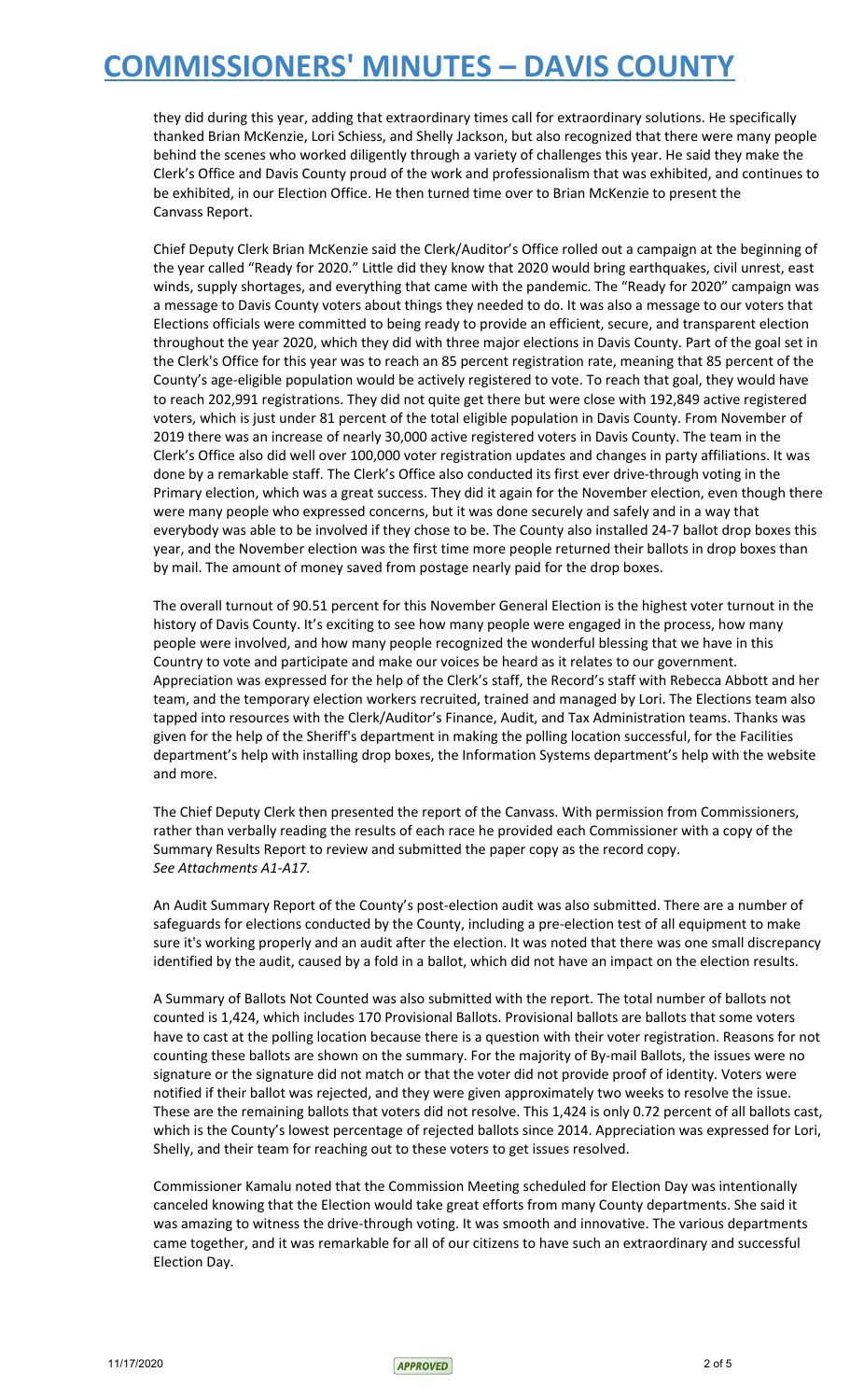A motion was made to approve the results as presented and to declare elected those Davis County candidates and Davis County School Board candidates.

> Motion: Com. Elliott Seconded: Com. Stevenson All voted Aye

Commissioner Stevenson moved to reconvene the Commission Meeting. Commissioner Elliott seconded the motion. All voted Aye.

**\_\_\_\_\_\_\_\_\_\_\_\_\_\_\_\_\_\_\_\_\_\_\_\_\_\_\_\_\_\_\_\_\_\_\_\_\_\_\_\_\_\_\_\_\_\_\_\_\_\_\_\_\_\_\_\_\_\_\_\_\_\_\_\_\_\_\_\_\_\_\_\_\_\_\_\_\_\_\_\_\_\_\_\_\_\_\_\_**

#### **BUSINESS/ ACTION**

Agreement #2020-0636 with Suzanne Murdock for settlement and release of claims

**Agreement #2020-0636 with Suzanne Murdock for settlement and release of claims** — *Presented by Commissioner Kamalu*

An agreement with Suzanne Murdock, which is a settlement and release of claims, was introduced. The agreement beginning date is 11/17/2020 and there is not an ending date. The payable amount is \$10,000.

Amendment #2020-361-A, First Supplement agreement with Hogan & Associates Construction, Inc., for guaranteed maximum price (GMP) for the Memorial Courthouse Project

space rentals

**Amendment #2020-361-A, First Supplement agreement with Hogan & Associates Construction, Inc., for guaranteed maximum price (GMP) for the Memorial Courthouse Project** — *Presented by Commissioner Kamalu*

An amendment to a contract with Hogan & Associates Construction, Inc. was presented. This item is related to the Guaranteed Maximum Price (GMP) for the Memorial Courthouse Project. It does not change the agreement but adds more to it. The GMP Amendment for Bid Package #1 for the Memorial Courthouse Renovation Project includes: selective demo, building demo, fire suppression design and install, electrical and HVAC disconnect and removal, temporary power reconnect, hand work for excavating select areas in the crawl space, making safe other utilities, and the Storm Water Pollution Prevention Plan (SWPPP). There are no beginning or ending dates. The payable amount is \$757,660.

Summary List #2020-637 of agreements for **Summary List #2020-637 of agreements (12) for space rentals** — *Presented by Commissioner Kamalu*

> A Summary List of agreements with the Legacy Events Center was presented. The list of 12 agreements is dated November 9, 2020. The various contract periods range from 11/2/2020 to 05/16/2021. The total receivable amount is \$6,692.08.

> > Motion to Approve Business and Action Items: Com. Stevenson Seconded: Com. Elliott All voted Aye

Commissioner Elliott moved to recess to the Board of Equalization. Commissioner Stevenson seconded the motion. All voted Aye.

**\_\_\_\_\_\_\_\_\_\_\_\_\_\_\_\_\_\_\_\_\_\_\_\_\_\_\_\_\_\_\_\_\_\_\_\_\_\_\_\_\_\_\_\_\_\_\_\_\_\_\_\_\_\_\_\_\_\_\_\_\_\_\_\_\_\_\_\_\_\_\_\_\_\_\_\_\_\_\_\_\_\_\_\_\_\_\_\_**

**BOARD OF EQUALIZATION**

Property Tax Register

Property Tax Register matters were presented by Curtis Koch, Davis County Clerk/Auditor, as follows:

### **Auditor's Adjustments**

**Appeals**

- Approved Report with various Recommended Approvals for Land & Building Value Change
- A single Million-Dollar-Plus Adjustment on that Approved Report for \$1,150,000
- No Change in Value Report with various parcels listed
- Hearing Findings Report with various parcels listed and various dollar value change recommendations

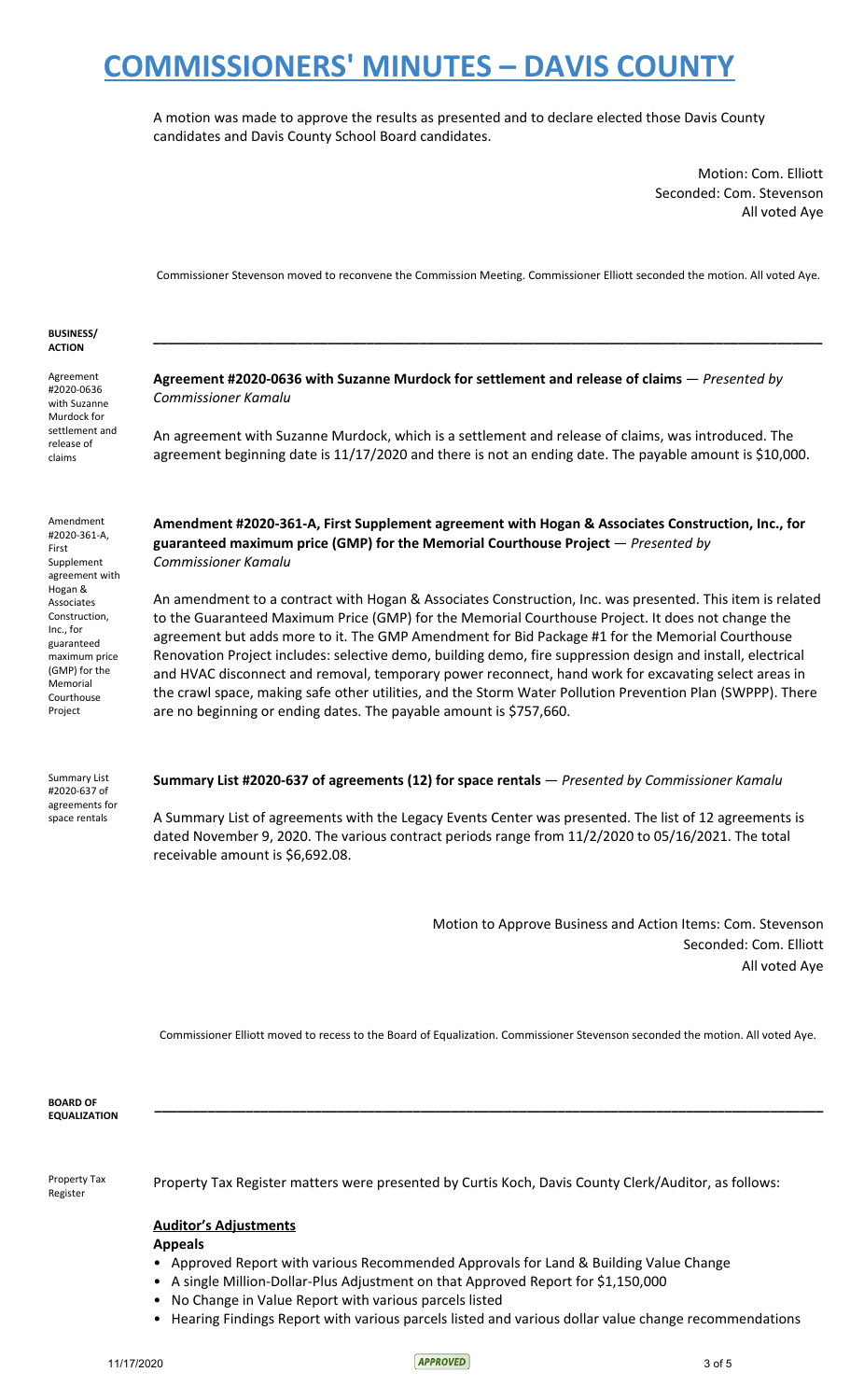### **Abatements**

• Late Abatement Application Request Report with various parcels listed

**Corrections**

• Four properties that have been sold to an exempt entity and need a correction made on Taxes Due

• Two Veteran Tax Exemptions for the year 2019

### **Assessor's Adjustments**

**Corrections**

• Assessor-Initiated Corrections Report with various parcels listed totaling \$2,550,615

Motion to Approve: Com. Elliott Seconded: Com. Stevenson All voted Aye

Commissioner Elliott moved to reconvene the Commission Meeting. Commissioner Stevenson seconded the motion. All voted Aye.

**\_\_\_\_\_\_\_\_\_\_\_\_\_\_\_\_\_\_\_\_\_\_\_\_\_\_\_\_\_\_\_\_\_\_\_\_\_\_\_\_\_\_\_\_\_\_\_\_\_\_\_\_\_\_\_\_\_\_\_\_\_\_\_\_\_\_\_\_\_\_\_\_\_\_\_\_\_\_\_\_\_\_\_\_\_\_\_\_**

**CONSENT ITEMS**

Indigent Hardship Abatement Register

**Indigent Hardship Register**

The Indigent Hardship Register was presented for approval.

A motion was made to hold a hearing for the one person on the Indigent Abatement Register.

Motion to Approve: Com. Elliott Seconded: Com. Stevenson All voted Aye

#### **COMMISSION COMMENTS**

**Commissioner Kamalu** spoke about the third annual Community Resilience Symposium. It was decided, more than three years ago, that it would be a very good thing for County businesses, citizens, and residents to grow in resilience. The symposium has professionals who teach and train on being trauma-informed, able to prevent things like Adverse Childhood Experiences and trauma to children, and knowing how individuals, families, and workplaces/businesses throughout this County can become more resilient. Past attendees have included police departments and professionals involved with social work. Attendance has grown each year, and the year 2020 has enhanced interest in growing community resilience.

**\_\_\_\_\_\_\_\_\_\_\_\_\_\_\_\_\_\_\_\_\_\_\_\_\_\_\_\_\_\_\_\_\_\_\_\_\_\_\_\_\_\_\_\_\_\_\_\_\_\_\_\_\_\_\_\_\_\_\_\_\_\_\_\_\_\_\_\_\_\_\_\_\_\_\_\_\_\_\_\_\_\_\_\_\_\_\_\_**

This year's symposium will be held virtually, so people can tune in from anywhere, and it is free of charge. The symposium will be held from 8:45 a.m. to noon [on Jan. 29, 2021]. There will be three renowned speakers. Registration has opened up and information can be found by searching online for "Davis County Community Resilience Symposium." The anchor location for the virtual meeting will be Suite 303 of the Davis County Administration Building. Thanks to the County's Information Services, the symposium will also be taped and available for viewing after the event. It is hoped that hundreds of people will watch. Social workers can get continuing education credits from participating in this event.

Davis County has partnerships with Davis Behavioral Health and the County Health Department, as well as professional trainers, therapists, and counselors who help hundreds of people throughout the County.

**MEETING ADJOURNED**

Commission meeting was adjourned at 4:31 p.m.

11/17/2020 4 of 5